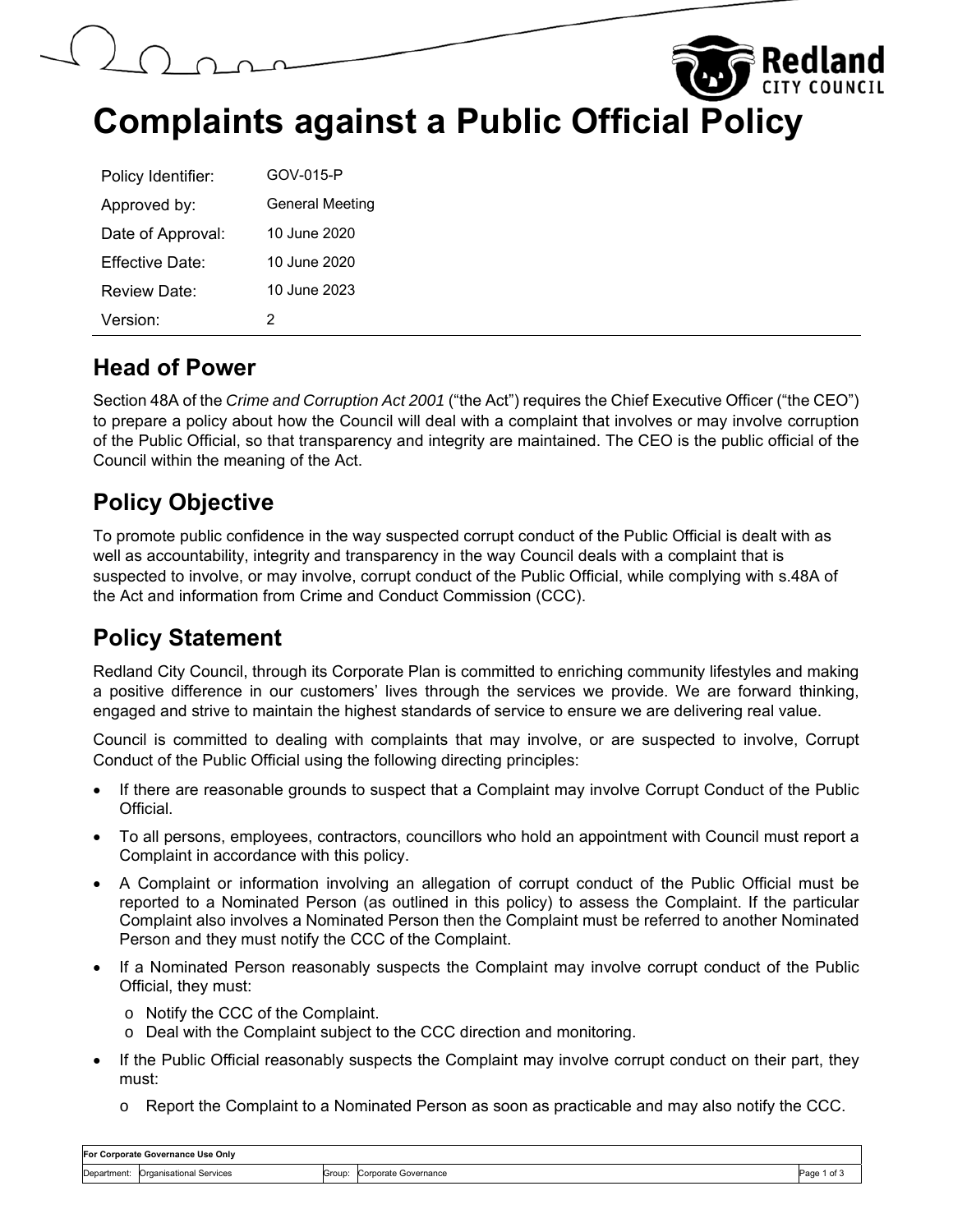

- $\circ$  Take no further action to deal with the Complaint unless requested to do so by the Nominated Person in consultation with the Council.
- The Nominated Person responsible for dealing with the Complaint about Corrupt Conduct has a duty to maintain confidentiality of the Complaint and related information, subject to notice and direction from the CCC or as required by law.
- The Nominated Person will be provided sufficient resources to deal with the Complaint appropriately. Any consultations regarding resourcing must ensure that the Complaint remains confidential and is not disclosed except in accordance with the above paragraph.
- The Nominated Person must at all times use their best endeavours, to act independently, impartially and fairly in assessing, recording and keeping relevant parties informed about the Complaint process and outcome, having regard to:
	- o Purposes of the Act
	- $\circ$  The importance of promoting public confidence in the way suspected corrupt conduct in Redland City Council is dealt with.
	- o The Council's statutory, policy and procedural framework.
- Having regard to s48A(2) and (3) of the Act, this Policy nominates the following persons to notify the CCC of the Complaint and to Deal with the Complaint under the act:
	- o The Mayor
	- o CCC Liaison Officer (General Counsel)
- When a Complaint is received the Nominated Persons will:
	- o With or without consulting the CCC, decide who will be the Nominated Person for a particular Complaint.
	- o Nominated Person for that particular Complaint will inform the CCC that they are the Nominated Person for the particular Complaint.
- Once a Nominated Person for a Complaint is appointed, the Act applies as if a reference about notifying or dealing with the Complaint to the Public Official is a reference to the Nominated Person.
- The Nominated Persons are:
	- o Delegated the same authority, functions and powers as the CEO to direct and control staff of the Council as if the Nominated Person is the CEO for the purpose of dealing with the Complaint only.
	- o Delegated the same authority, functions and powers as the CEO to enter into contracts on behalf of Council for the purpose of dealing with the Complaint.
	- $\circ$  Do not have any authority, function or power that cannot under the law of the Commonwealth or the State — be delegated by either the Council or the CEO to the Nominated Person.
- The Public Official is to keep the CCC and the Nominated Person/s (if any) informed of:
	- o The contact details for the Public Official and the Nominated Persons.
	- o Any proposed changes to this policy.

| For Corporate Governance Use Only |                                     |        |                      |                |
|-----------------------------------|-------------------------------------|--------|----------------------|----------------|
|                                   | Department: Organisational Services | Group: | Corporate Governance | Page<br>ີ of J |